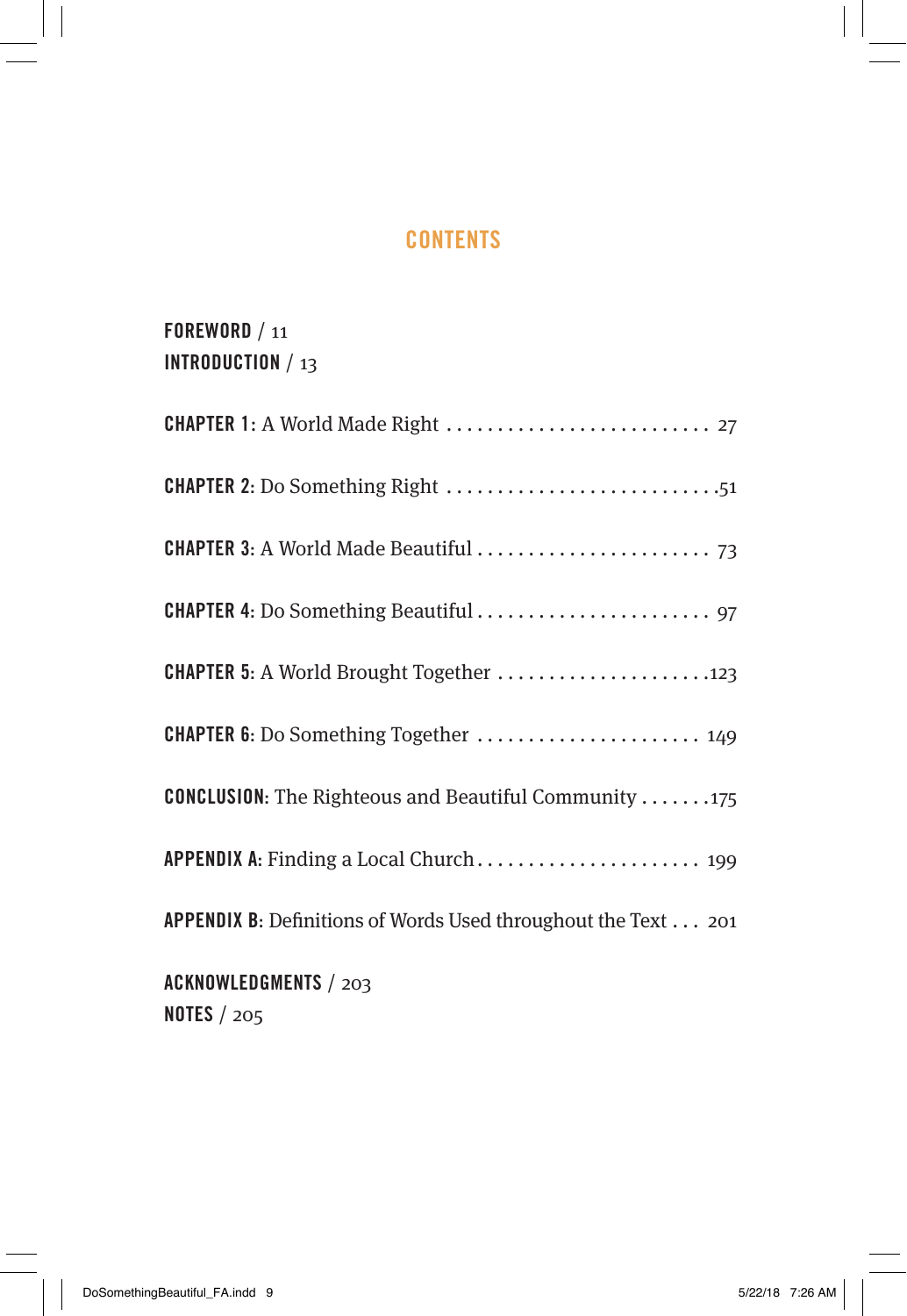### **CHAPTER 1**

# **A WORLD MADE RIGHT**

The first major theme of the story of everything is that God intended for the world to be perfect—entirely and completely right. A world *nearly* right is not enough. God desires us and the world around us to be made *completely* right with Him. Our deepest suspicions and demands are that the world be made *right* right now! This is more proof that we are part of a big story, a story that encompasses everything around us. In our everyday longing for things to be right, we see how we were made for a perfect world.

Although some days in life are like a storybook and some are like a nightmare, our wedding day was as near to perfect as it could be. My wife and I were spending our wedding night at the finest hotel in town before flying out in the morning for our honeymoon. I remember the gold luggage carts spun atop granite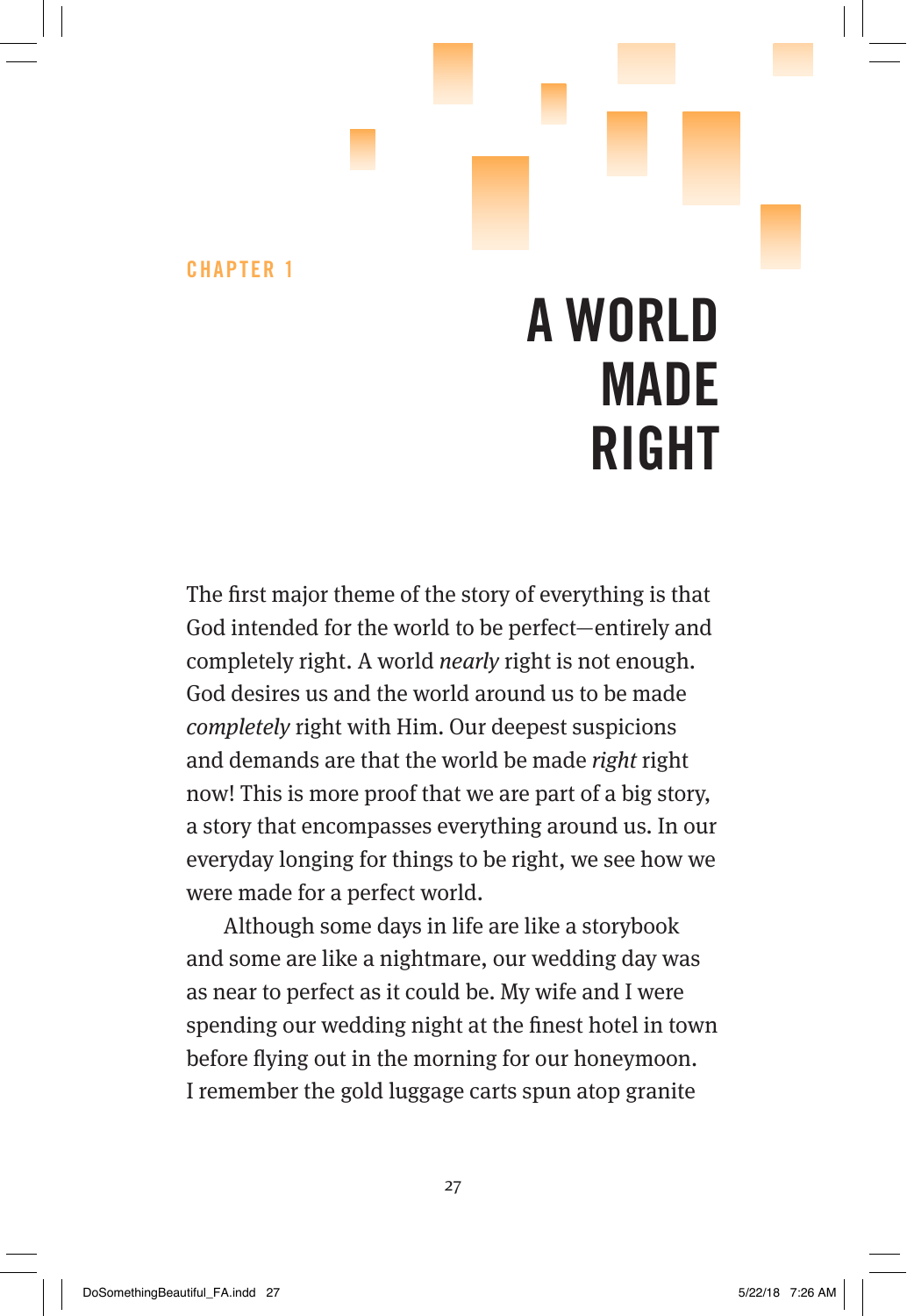floors; bellhops marching to the beat of ubiquitous, aromatic music; exuberant and earnest staff waiting on our every need. Our world on our wedding day was *nearly* perfect; all was *nearly* right—with one glaring exception. Just days before our wedding, I slipped during an ice storm and broke my ankle. I still remember the gasp of hundreds of wedding guests when I walked into the church sanctuary for the ceremony—not even my own mother knew I had broken my ankle. The accident happened during a crippling early spring storm. In the days before the wedding, all I could do was get bandaged and booted up while taking care of all the last-minute wedding plans, and so nobody knew about my accident. Showing up on our wedding night on crutches made the staff of the fine hotel even more energized to serve us. They rolled out the red carpet, adding all kinds of optional services to our stay at no extra cost. We were treated like a king and queen, and all was *nearly* right in our world, all except my broken ankle.

There is a significant difference between a very high-end hotel and the vast majority of what I now experience as a frequent traveler. As a conference speaker, I spend between 120 and 140 days away from home each year, and I've become painfully aware of the nuanced differences in hotel accommodations. Most of the time, a hotel experience is what I would call "adequate": a free snack, a warm breakfast, a nearly clean room, reliable Wi-Fi, and a "good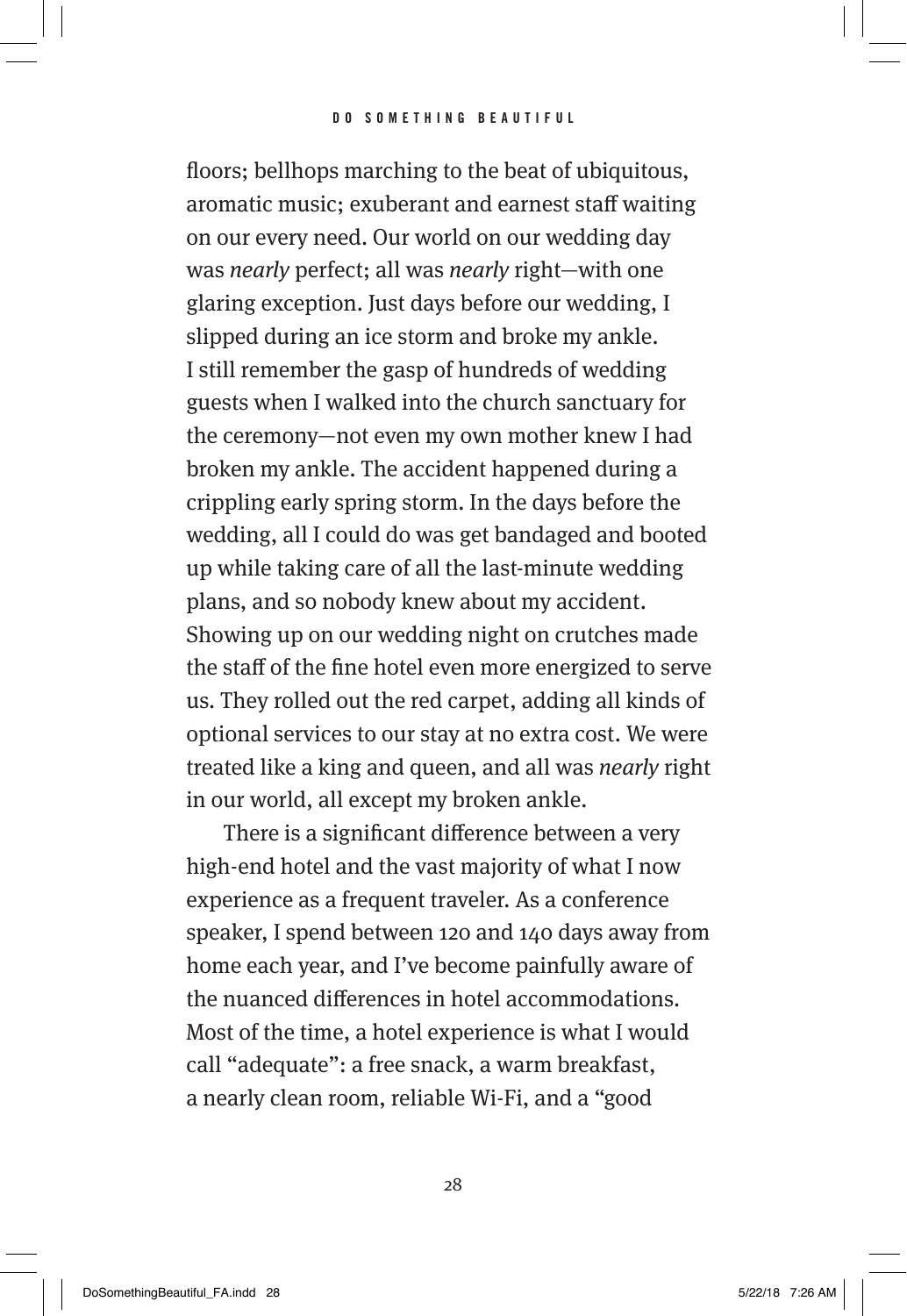enough" television. Every now and then, however, I am able to enjoy something special, like I did on my wedding night. While the brushes with hotel greatness are certainly few and far between, the difference is simply astounding. Fresh strawberry blintzes served by gloved and polished waitstaff, the clanking of real silverware against fine china plates, turndown service with plush robes, spa treatments where I am called by name. I can count on one hand the times I've had these experiences, and I certainly count myself among the lucky few who have. Most people will never visit this kind of hotel, and were it not for the generosity of others, I may have never done so either. Hobbling into that hotel on my wedding night made my day nearly perfect, but it was also the beginning of a realization, an awakening of sorts. You see, now I know what I've been missing and it has tainted me for good and for bad as a frequent traveler.

Whether or not you travel often, this disparity plays itself out in all kinds of places all around us every day. There is another level to almost everything—a hidden set of upgrades usually reserved for the wealthy and powerful. Whether one is experiencing baseball games, movie theaters, shopping, hotel stays, or air travel, there is almost always a secret and expensive version of most services and events. In some ways, it would be better to never have known very high-end treatment than to do so and not be able to experience it again. In some ways,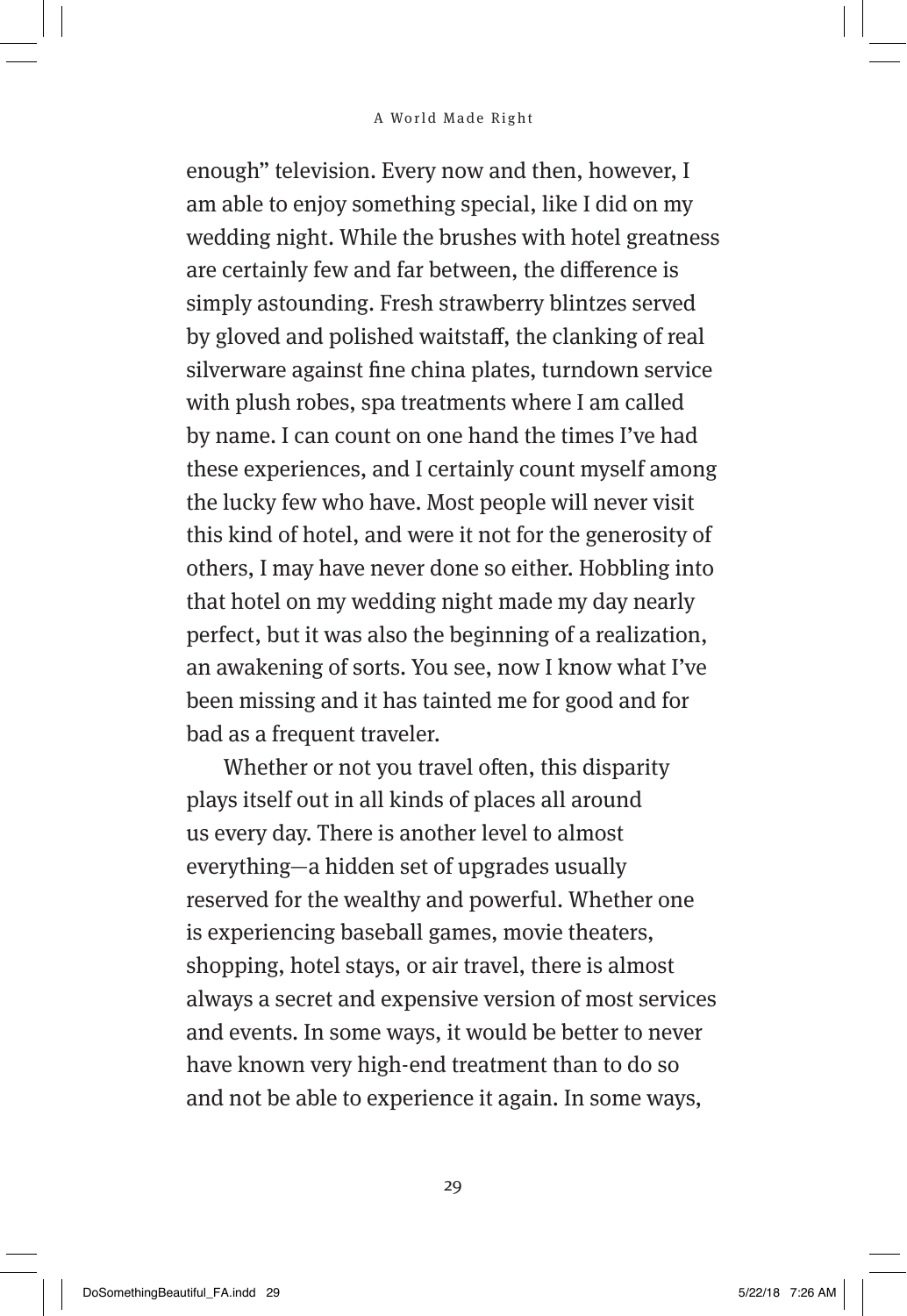my few brushes with hotel greatness have tainted my frequent "adequate" hotel stays. "Good enough" in the back of my mind is always defined by what I know could be: a better bed, better food, generous and attentive staff, and pampering. The great news is that hotel stays, good and bad, are not everyday reality. They are temporary experiences based on nothing more than a financial transaction. The entire visit is compressed into a hotel bill. However, something profound in the hotel stay gives us a glimpse into the story of everything.

## **BOUNTY IN A GOOD WORLD POINTS US TO THE BOUNTY OF THE WORLD TO COME**

The one thing all very high-end hotel experiences have in common is that they hint at an aspect of the story of everything we'll call "bounty." Bounty in this world points us to a hint that there should be something more and that there will be something more in the world to come. The gold luggage carts, the hotel emblems embossing each granite entryway, the white gloves, and the ever-present and smiling staff of very high-end hotels express excess, luxury, and personal care. My definition of the word *bounty* is "A wide variety of good things given freely and in large amounts." The idea of bounty, then, has these four contours:

- variety,
- goodness,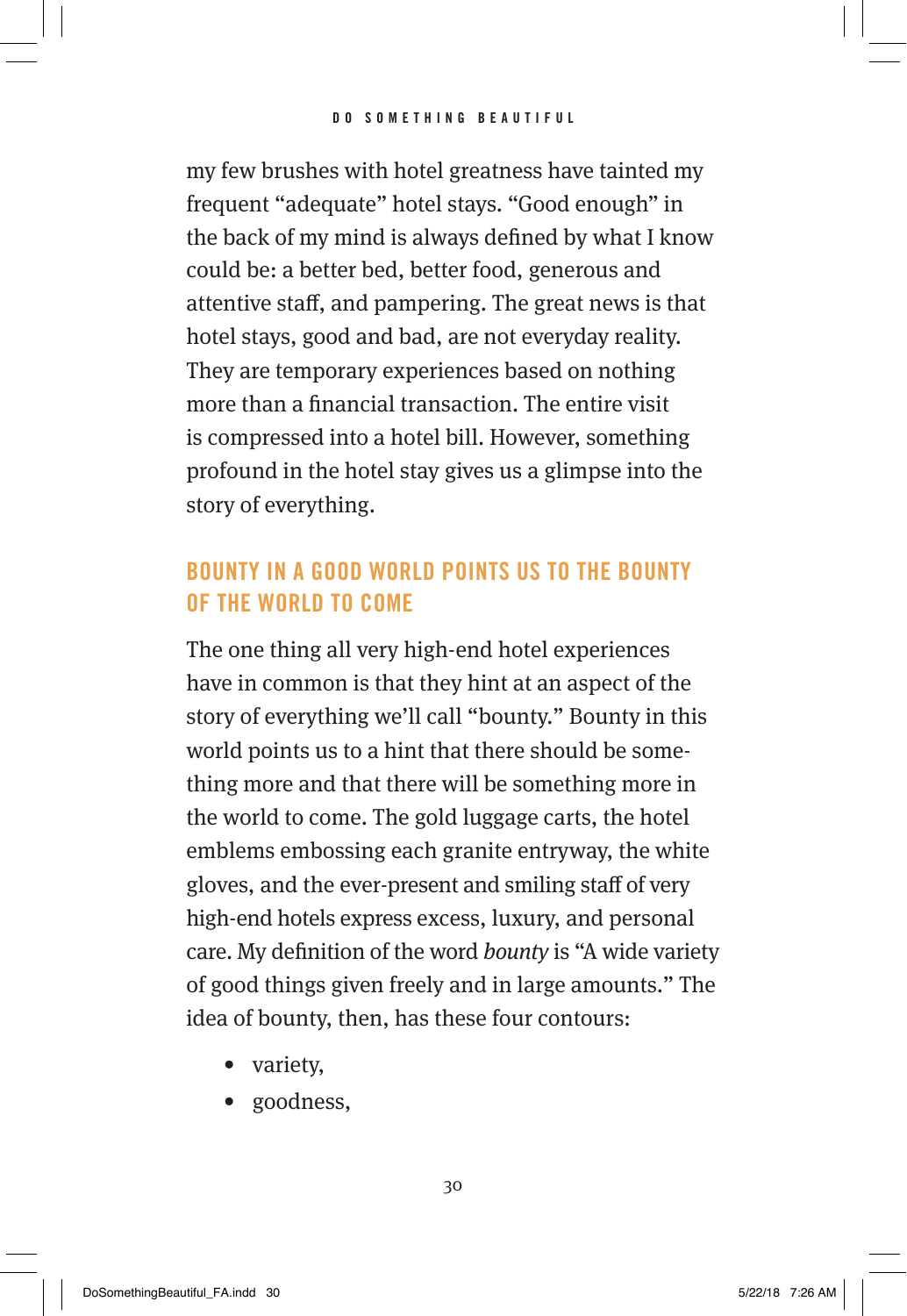- free or "unrecompensed," and
- abundance.

Fancy hotels are nearly perfect. They come very close to this concept of bounty with one exception, the cost, which makes them unavailable to most people. Nothing is free in the hotel transaction—not really. Even the smiles come at a fee in the end as they are tucked neatly into the cost of the overall service for the stay. The "given freely" aspect of bounty is nearly unheard of in our world. This, however, is where we see the very center of the story of everything unfold. In the ultimate conclusion to the story of God, there is wild, extravagant bounty offered freely to all people. Although we do a pretty good job at creating "near perfect" days for special occasions like a wedding, it comes at a price that very few can afford. In contrast, God is in the process of creating a world of variety, goodness, and abundance that, while costly (we'll get to that), is offered to all peoples free of charge.

Growing up poor and often homeless, my family was always on somebody's radar. People often want to do things for those in need. Some of the reasons people offer help are good and altruistic; others are bad and merely serve the person who is "helping." When you are the person always receiving help, determining which kind of "help" you are getting is pretty easy, even for a child.

One Christmas my mother drove my brothers and me to the store where she had registered us in a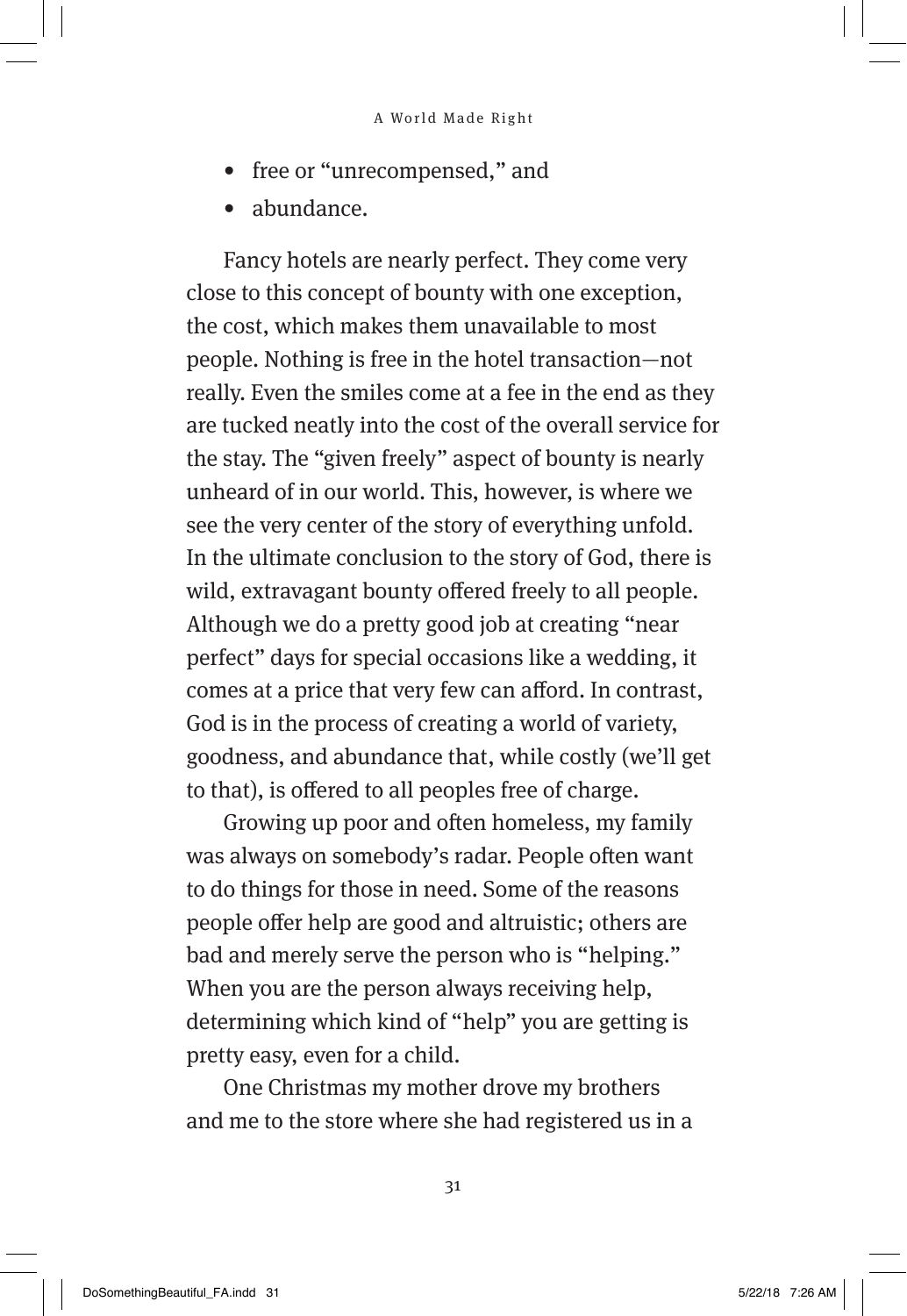shopping spree with Santa for underprivileged kids. The store was closed, open only to the few children who had been accepted by the community group sponsoring the event. Our sponsor greeted us at the door, welcomed us in, and gave each of us a voucher worth thirty dollars! I felt like lucky Charlie in his chocolate factory with the winning golden ticket. The sponsor told me that I could buy *anything* in the store*. Anything!* I was overwhelmed by both the size of the store and the amount of money I had to spend. My sponsor chaperoned me up and down the aisles. For the first five minutes or so, he seemed as excited as I was, but quickly he became distracted, looking at his watch and asking me over and over again if I had made my choices. I took my time, however, choosing a gift for each of my brothers and my mother before determining how much I had left over to spend on myself. Of course, the gifts I was buying my family were all in the three- to six-dollar range to leave the bulk of the money for me—it only stands to reason.

After putting a few items in my cart, I told my sponsor I needed to go to the record section (this was the mid-1970s, so we're talking vinyl!). There I didn't need any time at all. I made my way to an all-black album on display with Gene Simmons covered with makeup along with the three other band members from my favorite rock band—Kiss! "I want Kiss Alive 2!"

The sponsor said, "That's inappropriate, kid. Why don't we go look at the toys?"

32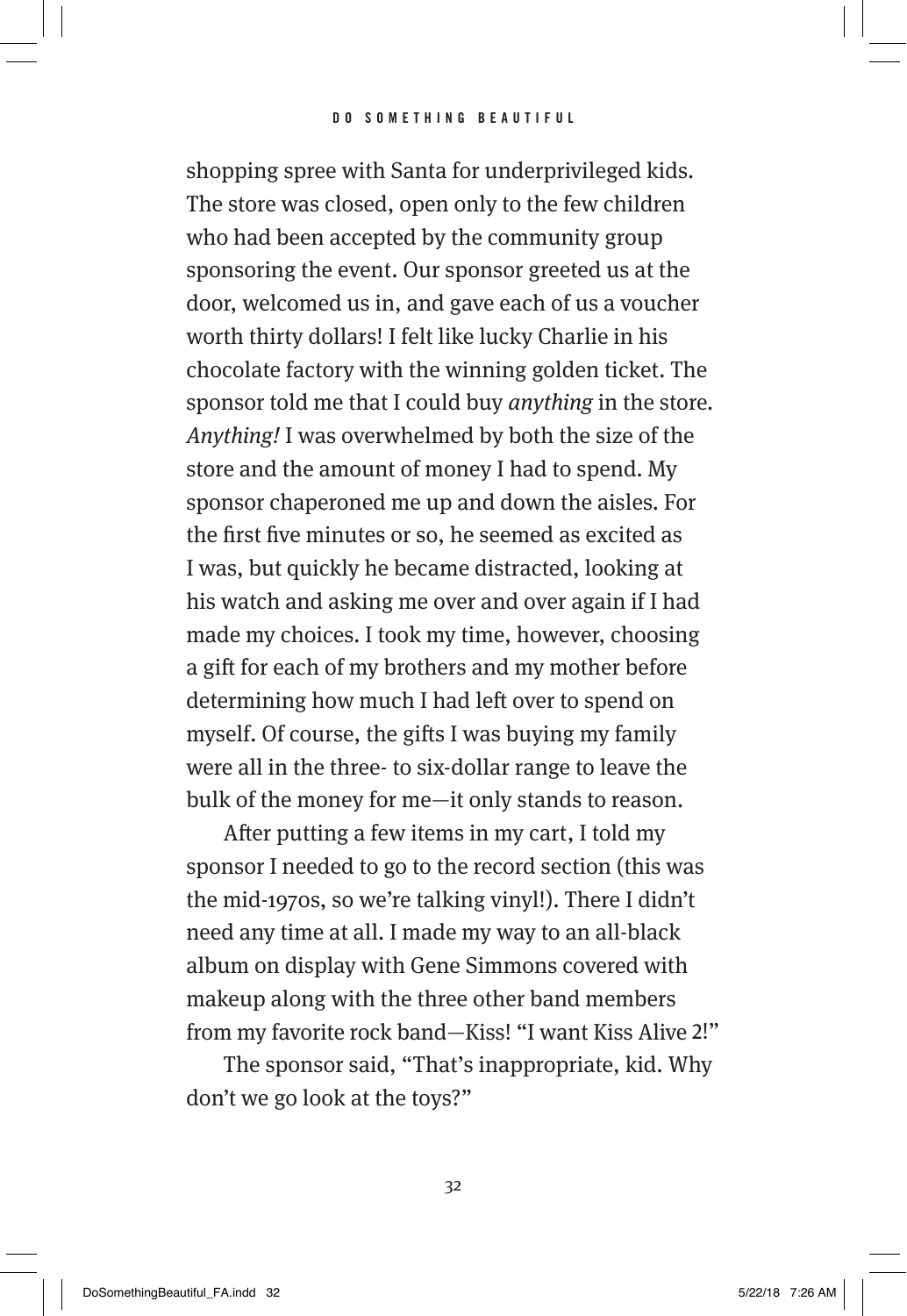Immediately, I threw his words back at him. "You *said*! You said *anything* in the store! This is what I want!" Looking at his watch, the sponsor said, "Whatever. Knock yourself out." I picked the album up with excitement, holding it by its edges so as not to smudge the artwork, and made my way to the checkout counter with him.

At the end of the shopping spree, the local newspaper shot a photo with all the sponsors and their organization's sign. After the picture the sponsors took off and the kids scattered back to their parents. It was a glorious day of self-indulgence and self-congratulations. Both the person giving the gifts and the children receiving the gifts were mutually benefited, as documented by the local newspaper. Helping went both ways that morning. I felt I owed nothing to that man or his group; he seemed to benefit from the event as much as I did.

I spun that record over and over for years to come, and with each spin I remembered that day vividly, the day when I received a wide variety of good things given freely to all registered children by people trying to help. Giving and receiving in the *normal* world is often like this, but in God's story, it is not. As the recipient in the story of everything, we cannot give anything back to God. There is no "recompense," no possible repayment or mutual contribution we can give when God is involved. All of our "doing" for God is meaningless compared to what He did (and does!)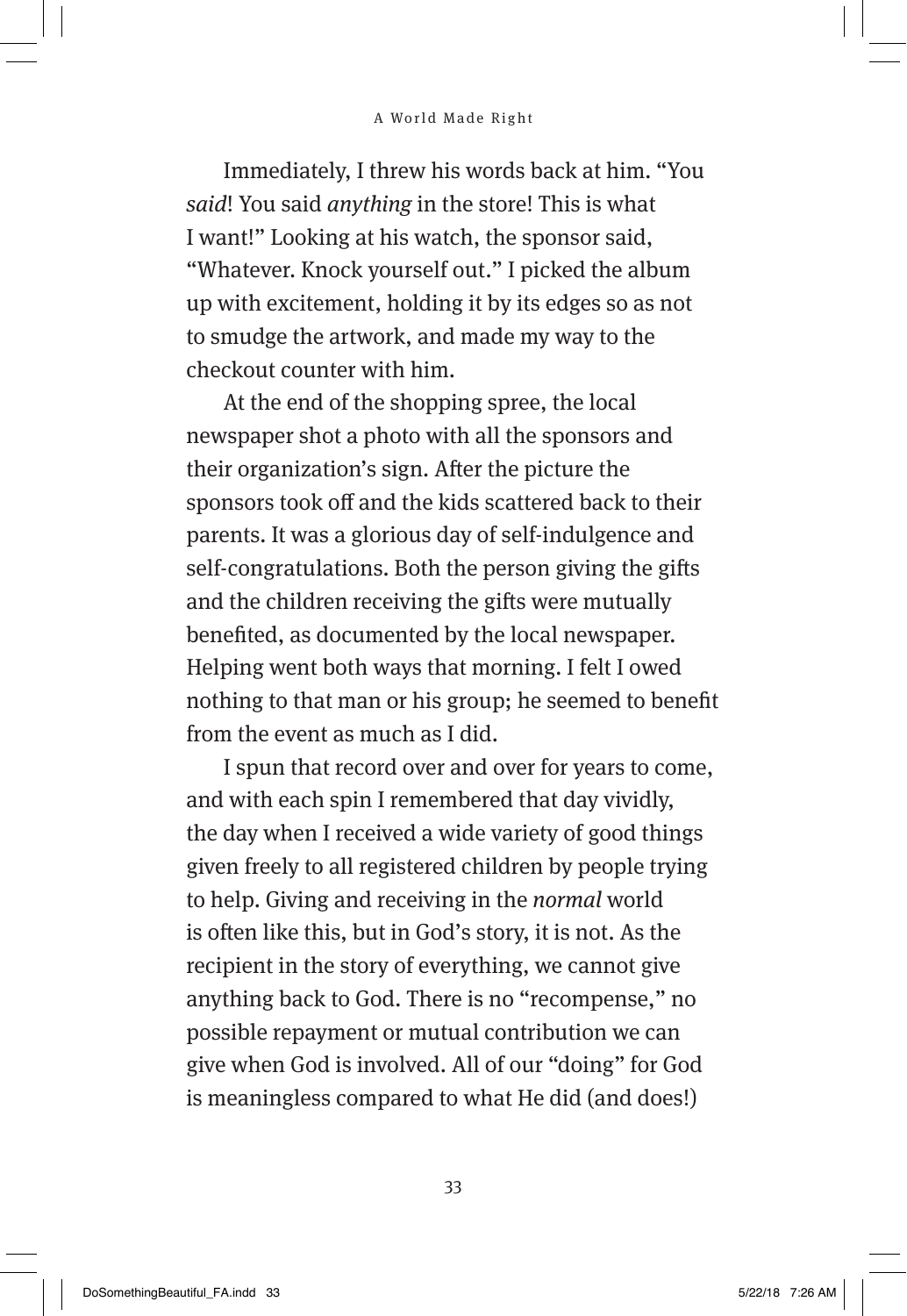# **DO SOMETHING BEAUTIFUL**

*God invites us to good things, not the least of which is a relationship with Him—a covenant relationship, where we belong to God and to the people of God!*

**#dosomethingbeautiful**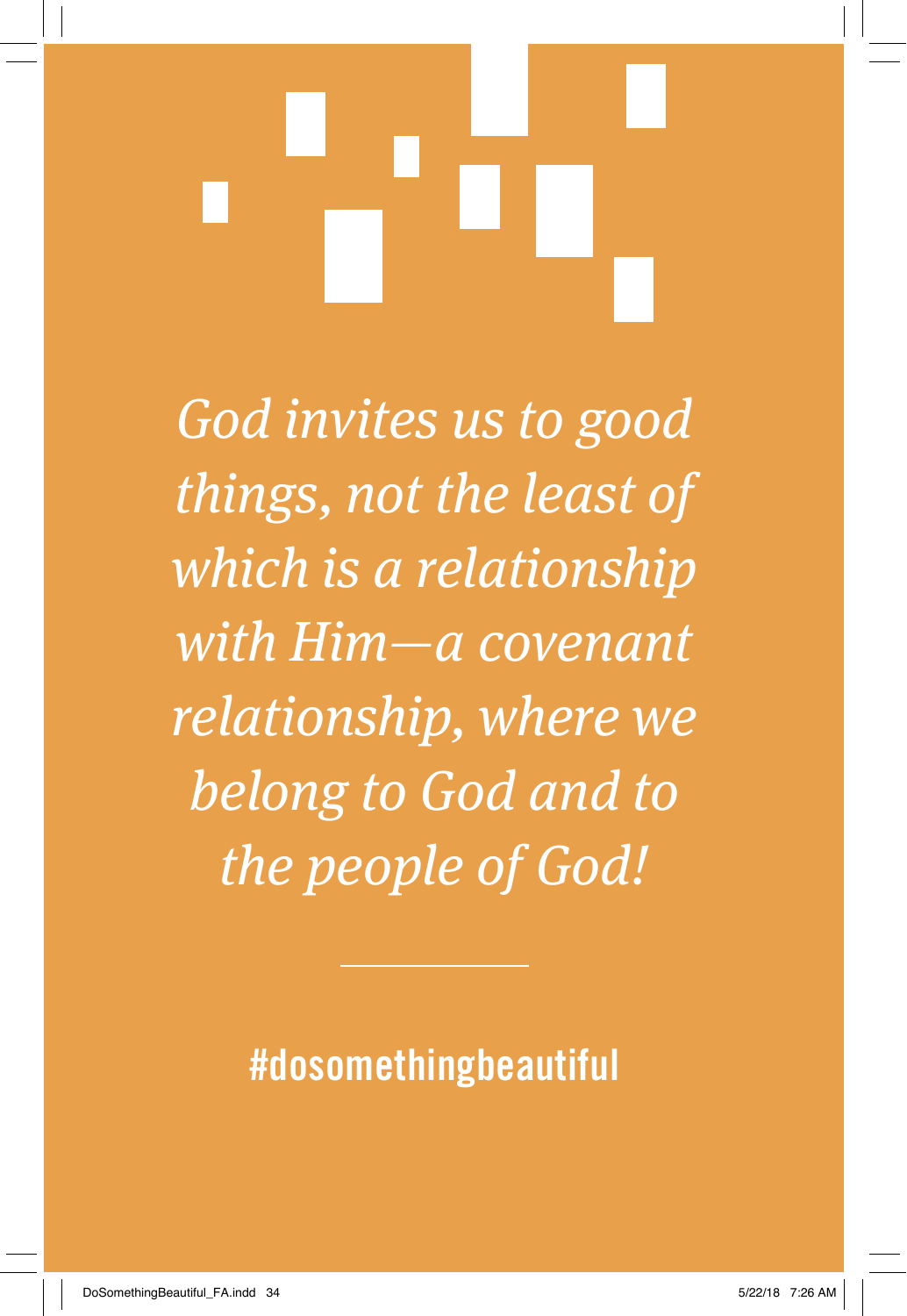for us. And He gives not out of guilt for being wealthy, but freely and gladly to those who don't deserve it.

## **GOD'S DINNER TABLE IS SET!**

God's gifts to us are not like a shopping spree where we selfishly indulge our wants (whether they're good for us or not). True bounty, the bounty God is offering, is more like a family feast where we are included not in a posed photo op but at the actual table. In Isaiah 55:1–3 we see God's invitation to bounty, an invitation that is both for today and ultimately for all peoples in the forever after of the story of God:

"Come, all you who are thirsty, come to the waters; and you who have no money, come, buy and eat! Come, buy wine and milk without money and without cost. Why spend money on what is not bread, and your labor on what does not satisfy? Listen, listen to me, and eat what is good, and you will delight in the richest of fare. Give ear and come to me; listen, that you may live. I will make an everlasting covenant with you, my faithful love promised to David."

Now, doesn't that sound like a dinner bell, a great invitation to a fantastic five-diamond hotel feast?!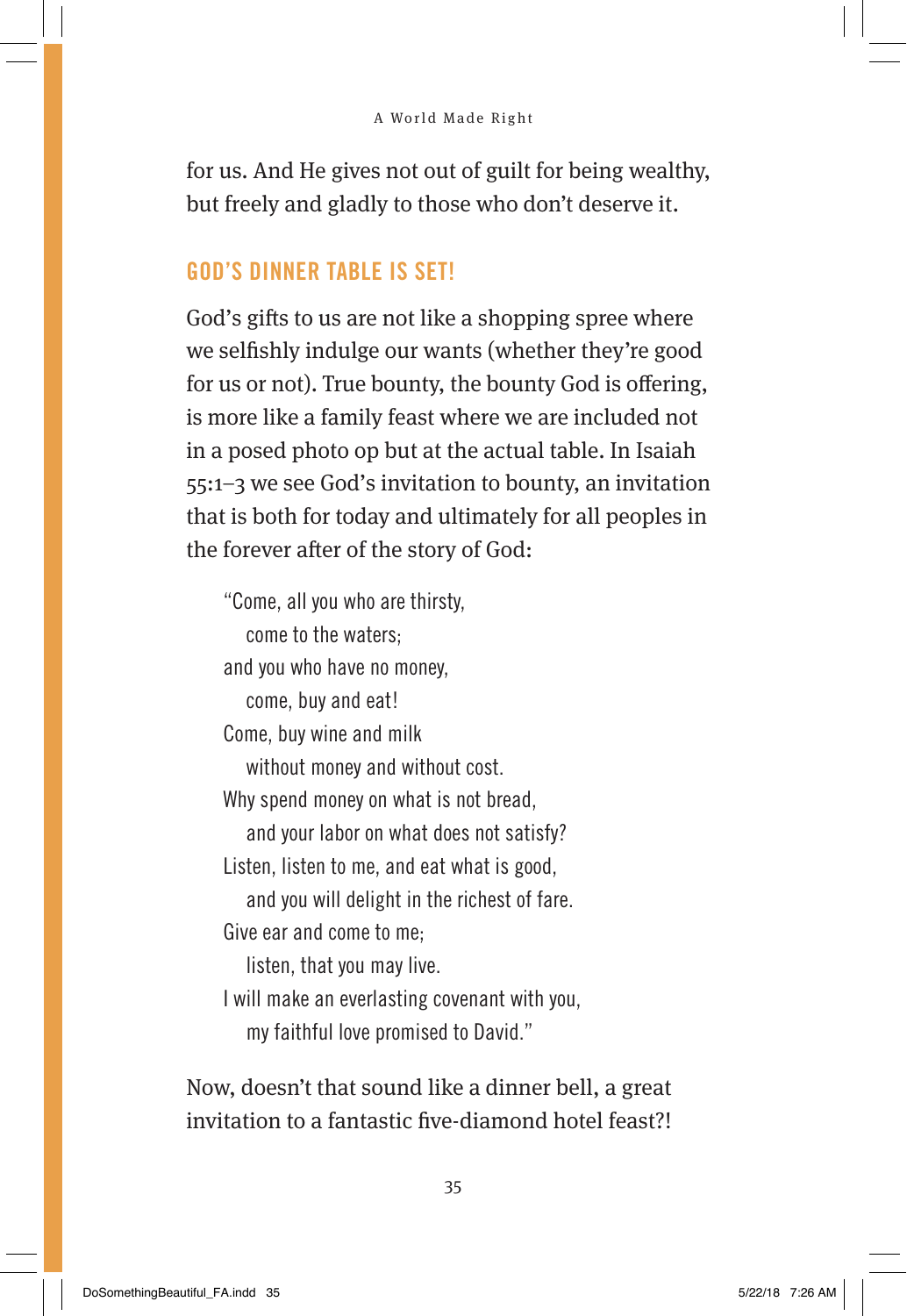This is a picture of God's story. This is a snapshot into God's heart, a heart that longs to sound the dinner bell and set the table where all are invited.

What this means for you personally is that God has invited *you,* specifically *you,* to His dinner table of bounty. God doesn't just love the world; He loves the specific people of the world. God's great story, called the kingdom of God, is unfolding throughout the world, but it never unfolds without a specific invitation to each and every one of His precious children. In this invitation, you should read God's invitation to you, not just to the world around you. For some people, it is easier to think of God's love for the world or for the people around them than it is to think about God's love for them personally. Reread the words of Isaiah, but where you see the word *you*, put your name in and see what it would be like for God's great invitation to the story of everything to be made out to you!

At God's table a wide variety of good gifts are given freely and in large amounts. Without "recompense" or repayment, God invites "everyone" to come to the table and enjoy these good gifts. And the most valuable gift we enjoy when we come to the table is a relationship with Him—a covenant relationship, where we belong to God and to the people of God! This is the very core, the center of the bounty God is offering.

Bounty is expressed in physical abundance, like a great feast at the table. It's seen in the connection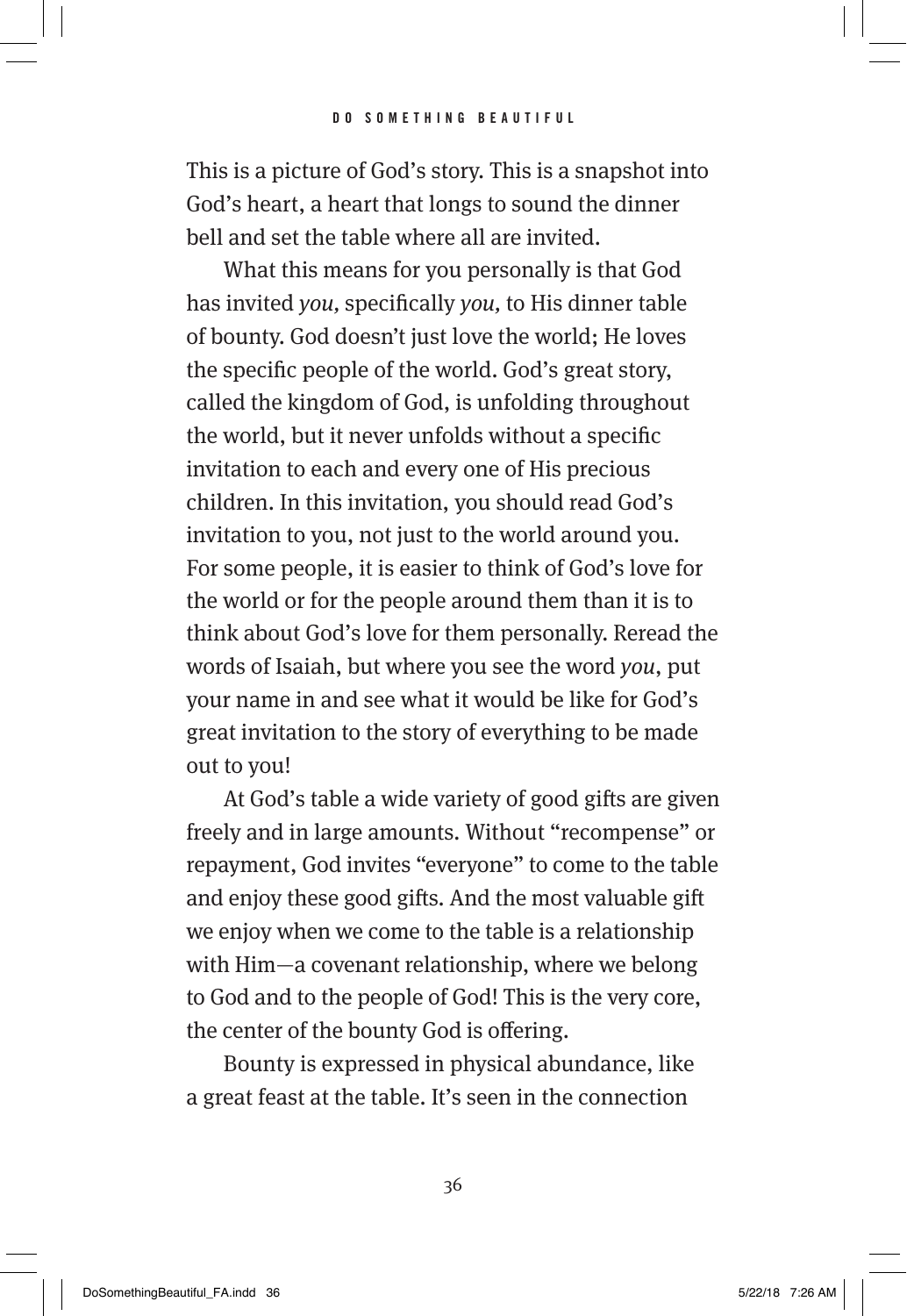and intimacy between the people around the table. But the most valuable and indispensable aspect of bounty is the relationship we have with the host of the feast, God Himself. Famous and somewhat controversial missiologist Stanley Hauerwas talked about a "story-formed community" as the primary way to understand our place in the story of God. He says, "A people are formed by a story which places their history in the texture of the world."1 We become a people, a meaningful community, as we find ourselves together involved in a greater story than just the story of the individual.

His provision for His people goes beyond our physical needs and extends to things like love, belonging, relationship with Him, and togetherness with each other. We see this in every single aspect of the story of God. In the garden of Eden, God planted a well-positioned garden, made it aesthetically pleasant with trees that flourished and grew fruit to feed the newly established community, Adam and Eve. What made the garden a place of true bounty, however, was the fact that God was there, that He walked with Adam and Eve daily, that they were all together. The promised land God invited Moses to bring the Israelites into was a land so full of bounty that it was described as good, spacious, and flowing with milk and honey. What made the promised land so special, however, was that God chose to make His home there, to dwell with His people as a foreshadowing of a time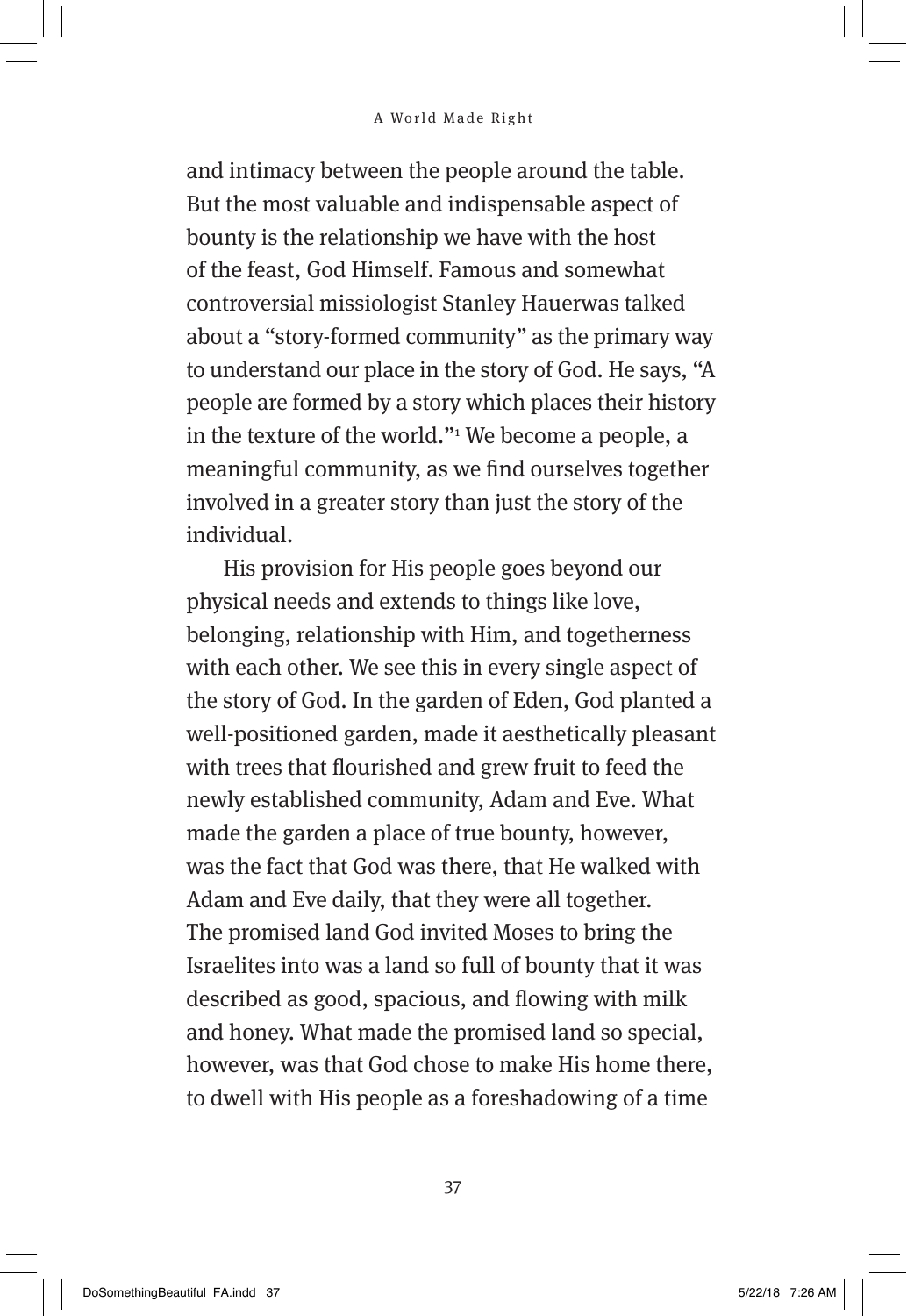when God would make His dwelling with us.

The story of God is punctuated with imagery of wedding feasts, singing and dancing, festivals, art and architecture, rich food and wine, but most of all, relationship with Him. The story of God is about making things right and people whole, binding up broken hearts and ankles. True bounty is God's ultimate intent because it is in His nature. God is a God of bounty! Most of the time in our world, bounty is seen as wasteful, luxurious, or excessive—because we almost always experience a cheap counterfeit of true bounty. We experience "near-bounty," broken expressions of bounty that cost us more than we have, are not intrinsically good, or lead to division between the haves and the have-nots of the world.

That's why when we chase after near-bounty it never satisfies us, because even if we can get into that fancy hotel, it is all a cheap imitation of what we've been designed for. Even if we found a way to get around problems of exclusion through expense, we still fail to experience true bounty because we forget true bounty is intertwined with a relationship with God. Bounty is bound up with being made right with God, and it requires a relationship with Him. All the active expressions of God, including creation, salvation, and restoration, are gifts of true bounty. The story of everything ultimately leads us to the experience of knowing Him personally, and that requires something beyond justice, something called "righteousness."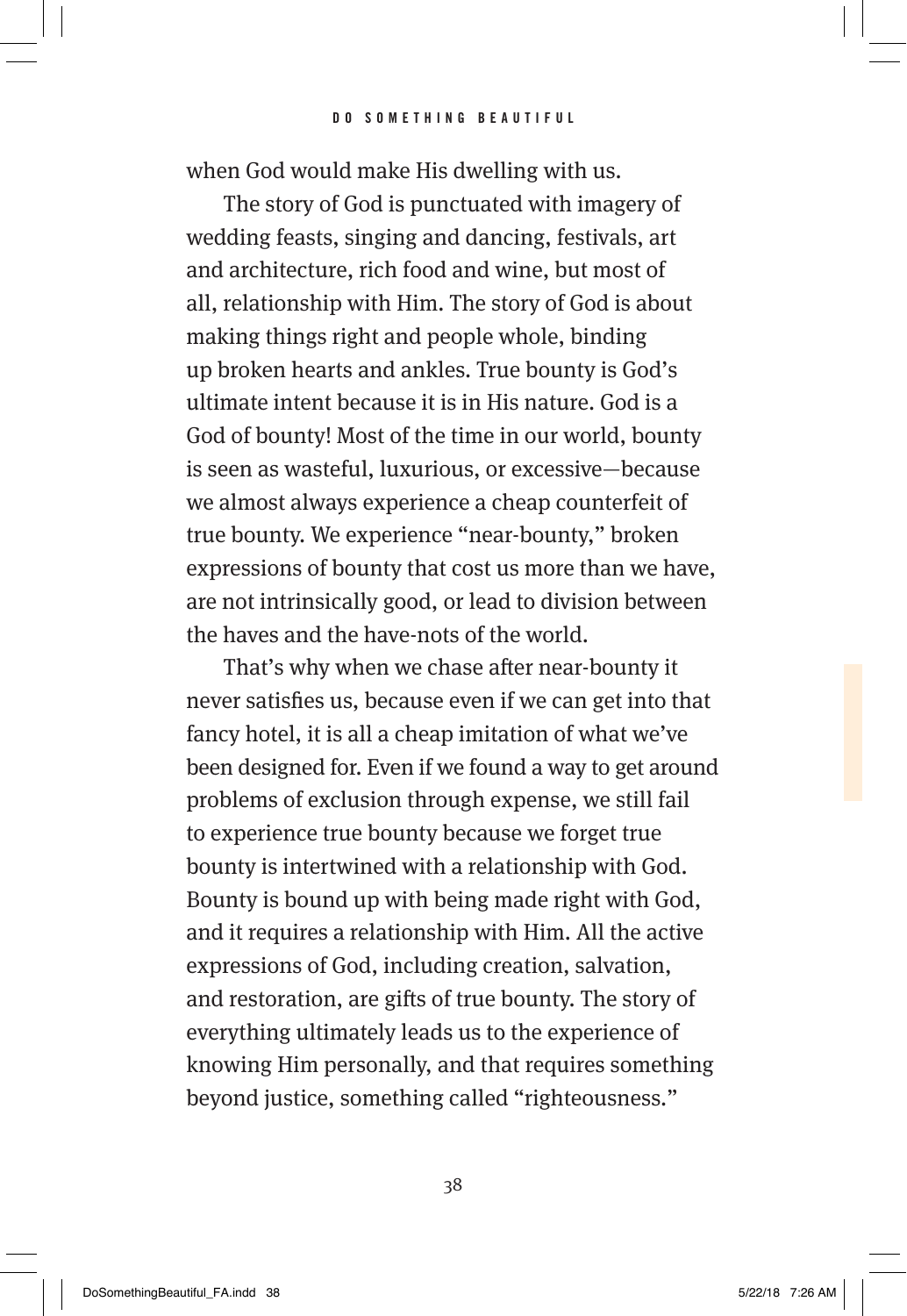## **GOING BEYOND JUSTICE**

The next Firefly Idea we'll look at is Righteousness. Bounty is about the world made right. Righteousness is about people being made right so they can participate in and contribute to Bounty. Humans long for both Bounty and Righteousness, but neither can be obtained unless God makes it happen. And both are built on relationship with Him. The etymology of the English word *righteousness* dates back to the early sixteenth century, to an Old English word meaning *rightwise*. The fullest sense of "rightwise" goes beyond justice or justification; it goes beyond being in the right or morally acceptable—it means to to participate in and contribute to the bounty in the world.

**Righteousness:** *The state of being made morally acceptable to God.* 

*The experienced reality of righteousness, at least from the English etymology, is bounty!* The theological word in the Bible for righteousness, however, means simply to be morally acceptable to God, to be right. The great news is that the reality of a person who is right with God (we'll talk shortly about how that can happen) is bounty. We see this in Ephesians 1:3-14, where the bounty of the righteous is described. In this passage we see how God gives freely and in large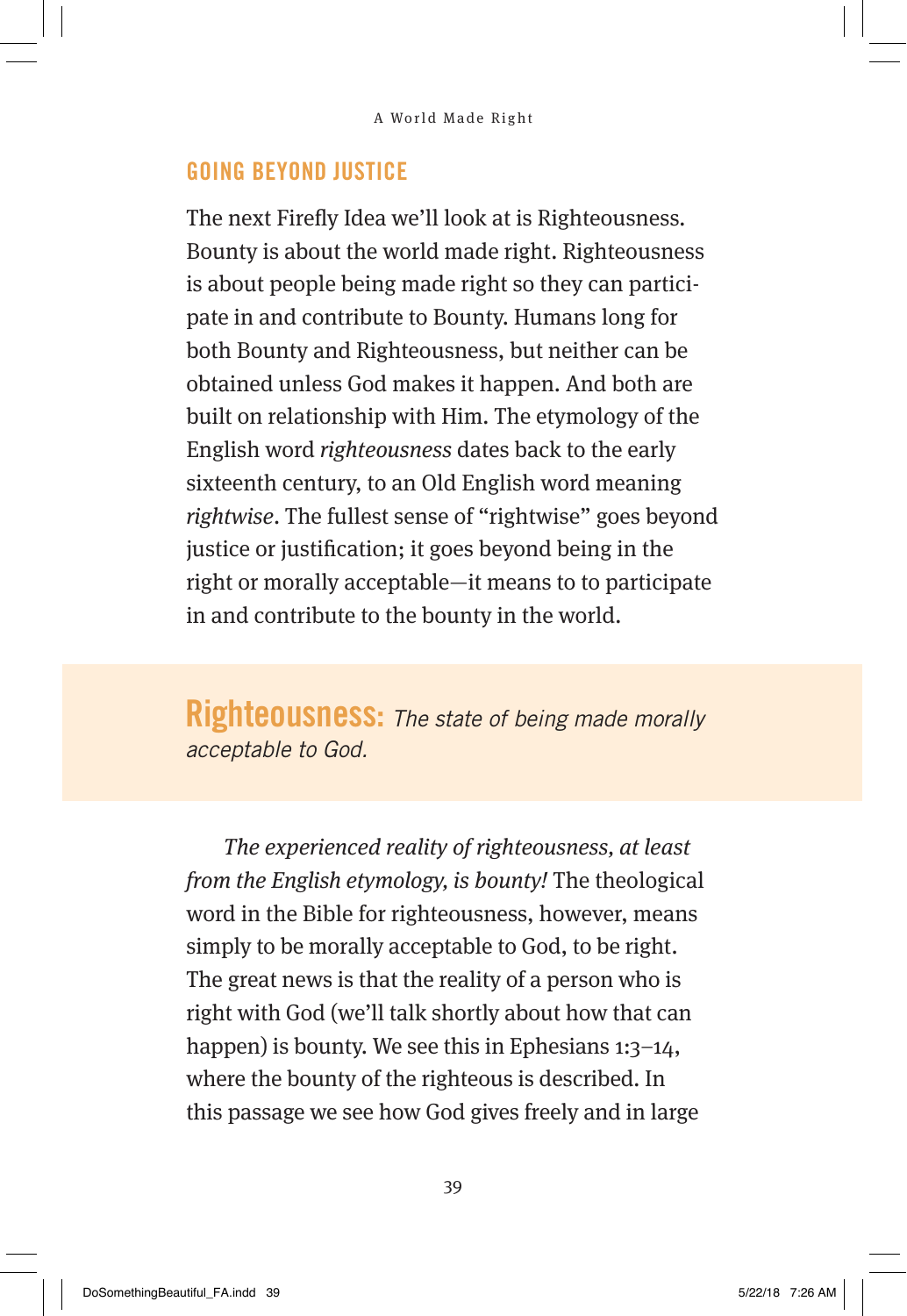amount the wide variety of good things to those who have been made "rightwise" with Him:

Praise be to the God and Father of our Lord Jesus Christ, who has blessed us in the heavenly realms with every spiritual blessing in Christ. For he chose us in him before the creation of the world to be holy and blameless in his sight. In love he predestined us for adoption to sonship through Jesus Christ, in accordance with his pleasure and will—to the praise of his glorious grace, which he has freely given us in the One he loves. In him we have redemption through his blood, the forgiveness of sins, in accordance with the riches of God's grace that he lavished on us. With all wisdom and understanding, he made known to us the mystery of his will according to his good pleasure, which he purposed in Christ, to be put into effect when the times reach their fulfillment—to bring unity to all things in heaven and on earth under Christ.

In him we were also chosen, having been predestined according to the plan of him who works out everything in conformity with the purpose of his will, in order that we, who were the first to put our hope in Christ, might be for the praise of his glory. And you also were included in Christ when you heard the message of truth, the gospel of your salvation. When you believed, you were marked in him with a seal, the promised Holy Spirit, who is a deposit guaranteeing our inheritance until the redemption of those who are God's possession—to the praise of his glory.

Take a second and reread these verses slowly. Notice that, as we've seen before, the bounty of God includes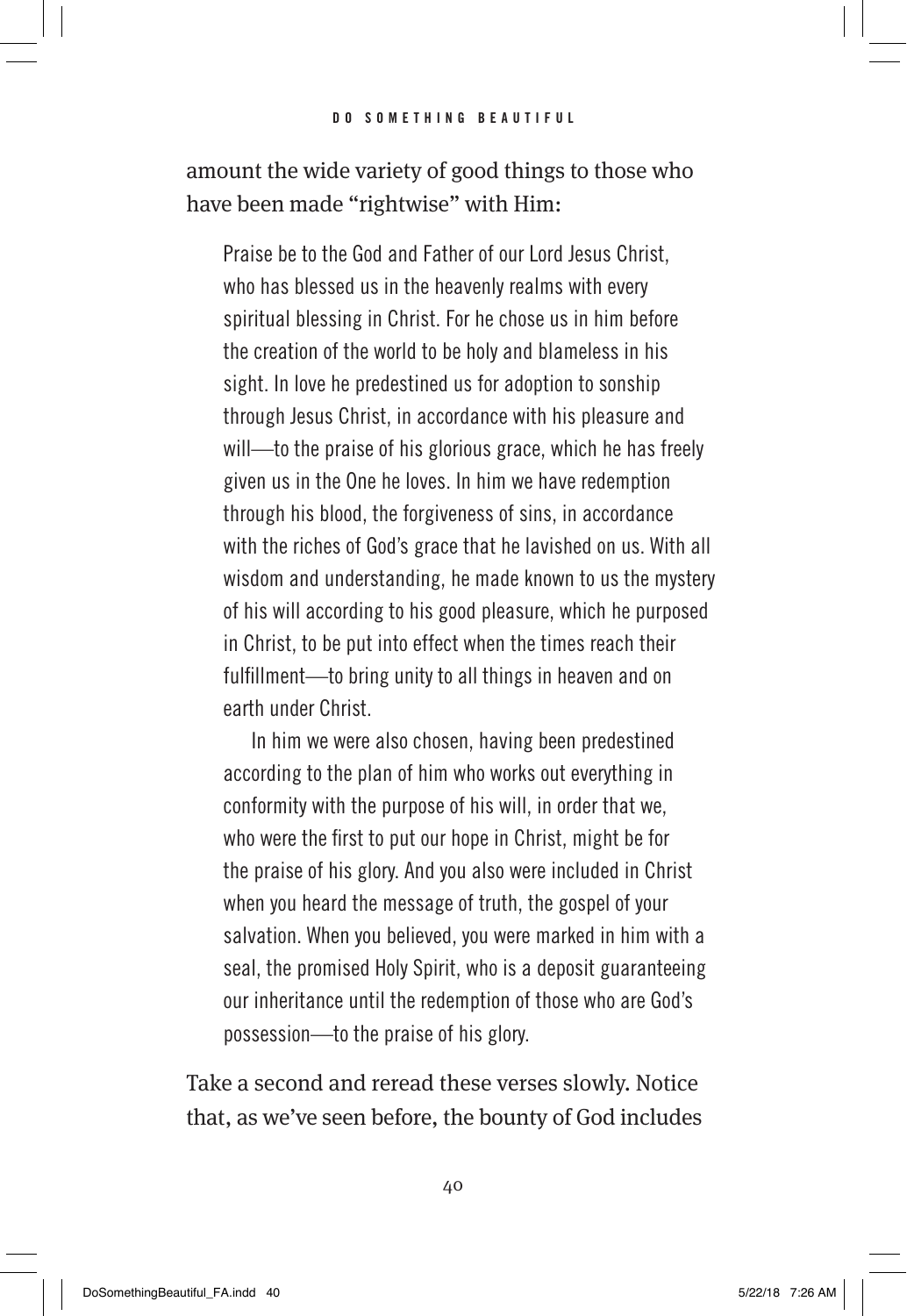things like belonging, blamelessness, joy, forgiveness, unrecompensed eternal riches, knowledge, wisdom, hope, inheritance, life, and connection to God and to God's children through the Holy Spirit. But notice too how all this Bounty is tied to being "rightwise." These gifts are jam-packed here at God's dinner table in just fourteen verses. This is just one of many passages in the Bible that tell us what the experienced reality is like for those made "rightwise."

Righteousness requires that a person or world be just, but it is much more than mere justice. You see, justice focuses on rights, on equity, on restitution; but righteousness is fundamentally about bounty. Justice makes someone pay what is owed; righteousness comes to us without "recompense" or required payment. God gives righteousness freely, liberally, to all who come and get it while it's hot! Justice *is* important, but it only balances the scales to equality, to what is due. Beyond justice, as a totally free and unearned gift, we see righteousness. Righteousness isn't about earning a cosmic merit badge or feeling like a better person than someone else; righteousness is about experiencing abundance, bounty, eternal life, which includes things like joy, belonging, hope, togetherness, and so much more.

God wants to give us many things, but He wants to start with righteousness. Righteousness is not merely the absence of wrong, but the presence of what is right, beautiful, and true—the experienced reality

41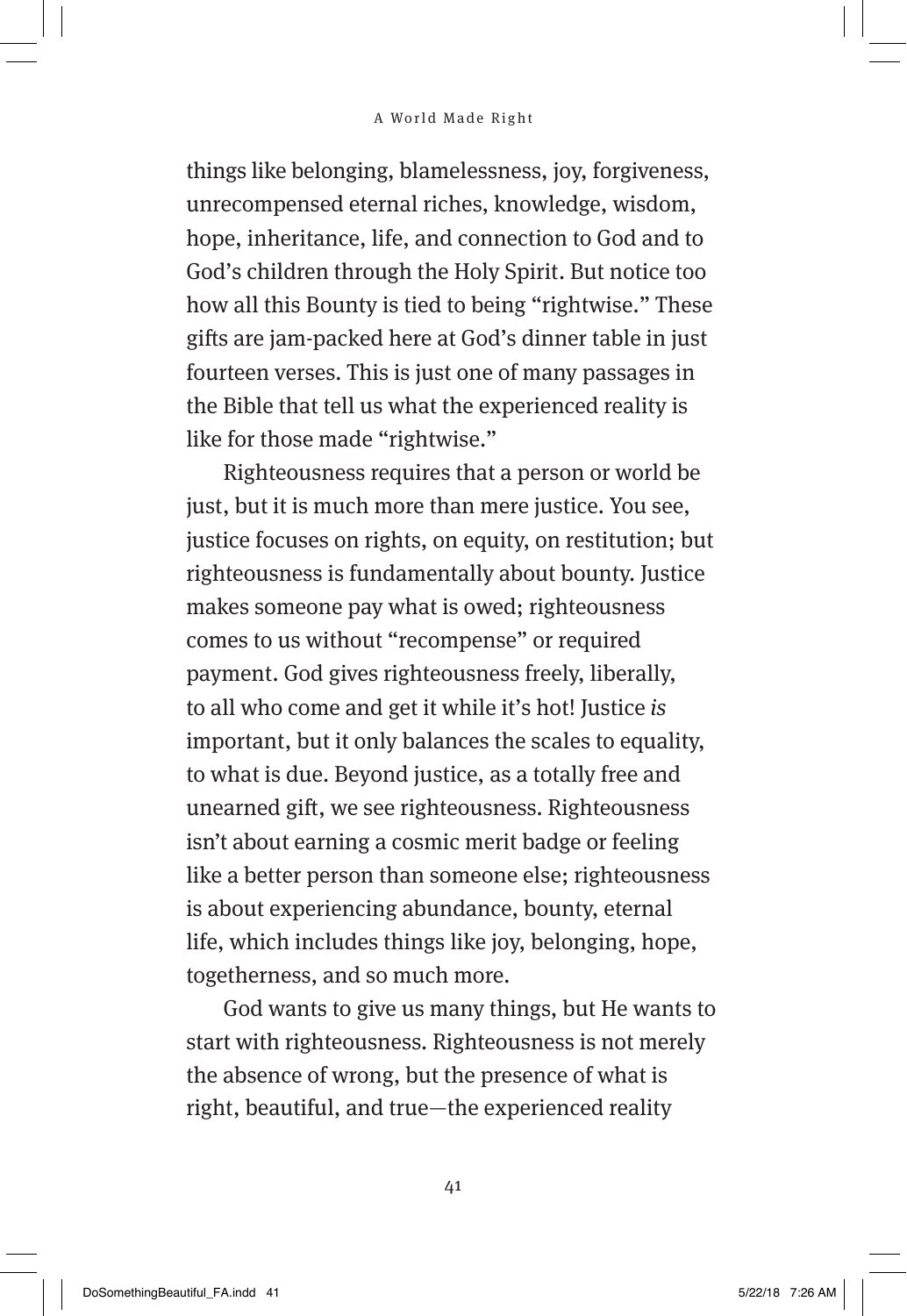of bounty. For many people, our longing for a world made right—a world with God's true Bounty—begins with the desire for justice. But mere justice by itself is always dissatisfying, isn't it?

We can never experience a world "made right" simply by establishing justice. Justice is merely the doorway through which we must walk to get to righteousness. Even when justice wins the day, so much more is needed to have an experience of bounty. Imagine someone who is falsely incarcerated but set free after years of suffering. He may have finally gotten justice, but he is not living into the blessing of bounty. A community that suffers under the tyranny of a despot may be freed through winning a war or fleeing their land, but the ravages of death, displacement, disease, and despair along the way fall far short of bounty. The story of God does, in fact, include the establishment of justice, but the great news is that it goes much, much further.

## **THE STORY OF EVERYTHING IS LIKE A WEDDING**

When Jesus began His public ministry, He chose to do so during the bounty at a wedding feast. While the wedding feast was happening, Jesus' mother begged Him to intervene in a small crisis. The wine had run out when the party was far from over. Jesus responded with the first "sign" of His power and identity. In John 2:6–11 we read,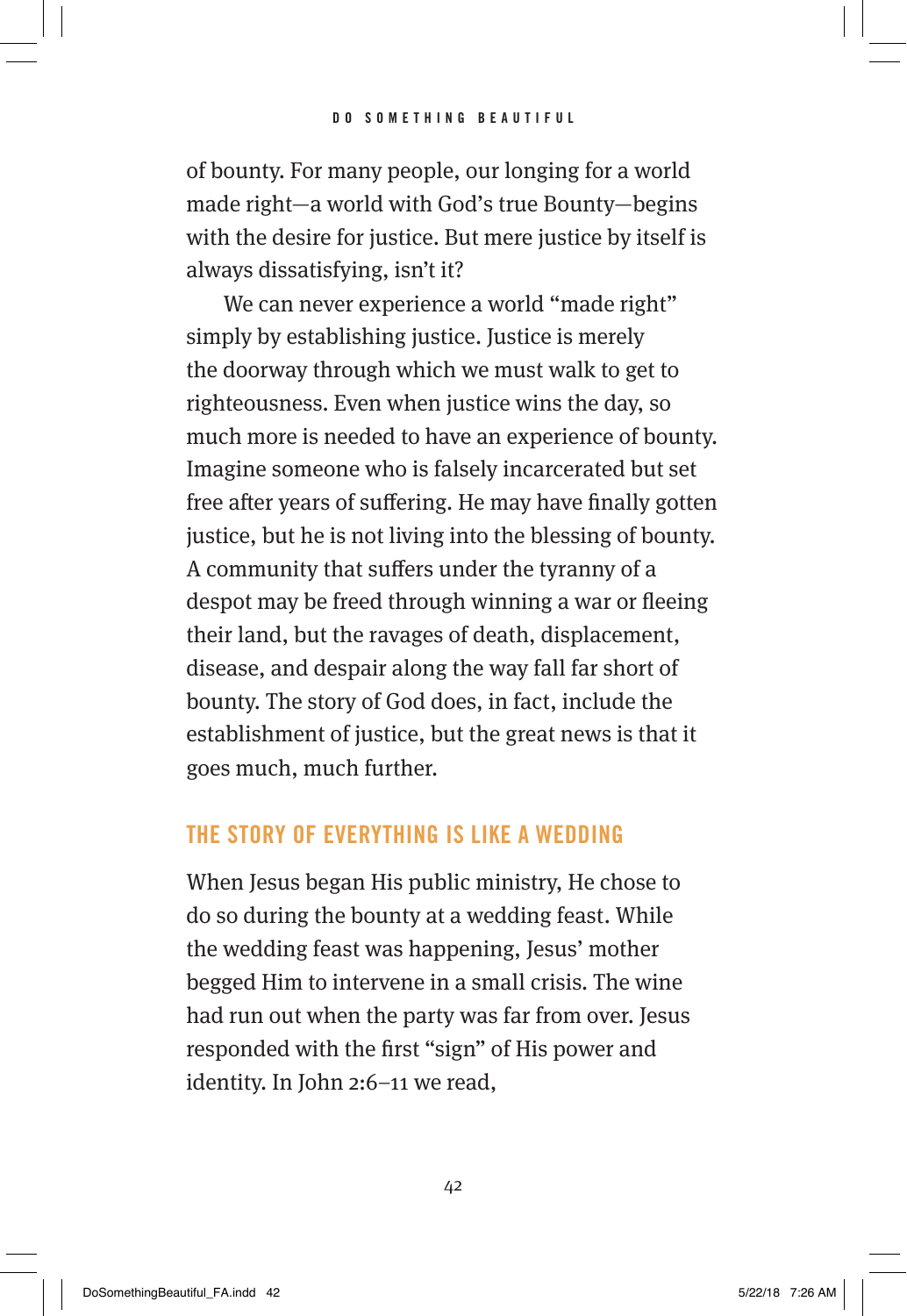Nearby stood six stone water jars, the kind used by the Jews for ceremonial washing, each holding from twenty to thirty gallons.

Jesus said to the servants, "Fill the jars with water"; so they filled them to the brim.

Then he told them, "Now draw some out and take it to the master of the banquet."

They did so, and the master of the banquet tasted the water that had been turned into wine. He did not realize where it had come from, though the servants who had drawn the water knew. Then he called the bridegroom aside and said, "Everyone brings out the choice wine first and then the cheaper wine after the guests have had too much to drink; but you have saved the best till now."

What Jesus did here in Cana of Galilee was the first of the signs through which he revealed his glory; and his disciples believed in him.

Signs are more than miracles. They are also prophetic metaphors pregnant with meaning. Signs are events that show us the world to come, what God is like, artifacts of another time and space. This particular sign is important because it is the first in the story of Jesus. This sign shows us the nature of the world we were made for, the world God is in the process of creating. In this sign we see the very core of the story of everything, and we see our place in that story! This sign places value on joy and celebration, togetherness and community. It acknowledges the centrality of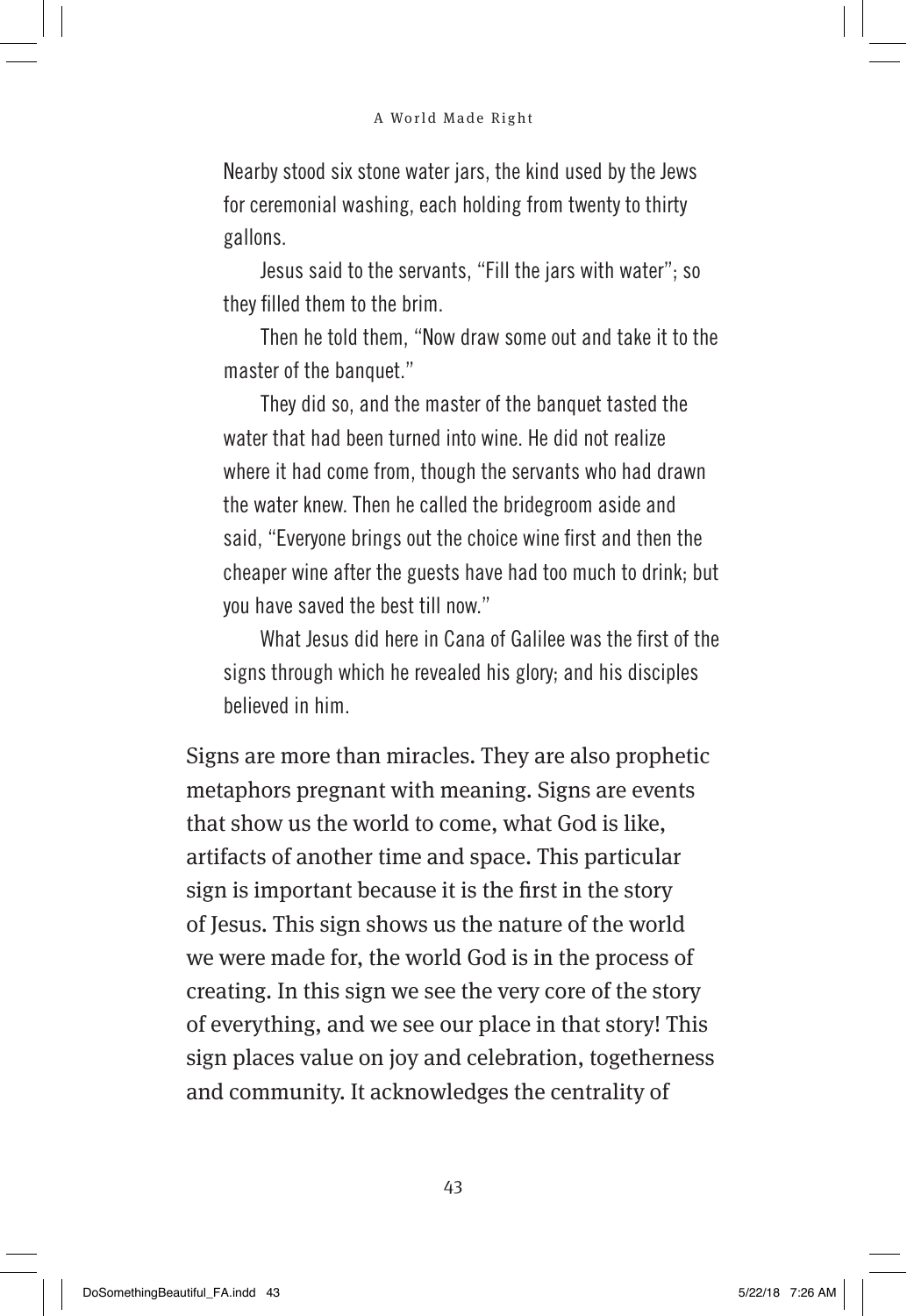bounty. This sign has nothing to do with what is adequate; in fact, just the opposite. It is about large amounts of very high-end wine. It is about breaking with tradition to lavish people with something truly extraordinary. This sign "revealed his glory" as well, meaning that it unveiled the essential nature of Jesus Christ and the story He seeks to establish.

Here it is, our "firefly idea." Bounty is the experienced reality of righteousness of those made right with one another and made right with God! In the next chapter, we'll consider doing something right, but first we need to ask the question, "How do I *become* right?" This is the fundamental question that will drive everything else. In the story of everything, we understand that something went wrong, much worse than a broken ankle in an ice storm.

**Bounty:** *A wide variety of good things given freely and in large amounts.*

Right in the beginning of human history, there was a major, earth-shattering, heartbreaking detour. Adam and Eve decided to turn their eyes to "near-bounty" by seeking a bounty that came without God. In fact, it came in opposition to Him and with that decision they became "un-rightwise." They came under His wrath, subjects of His justice. That decision became an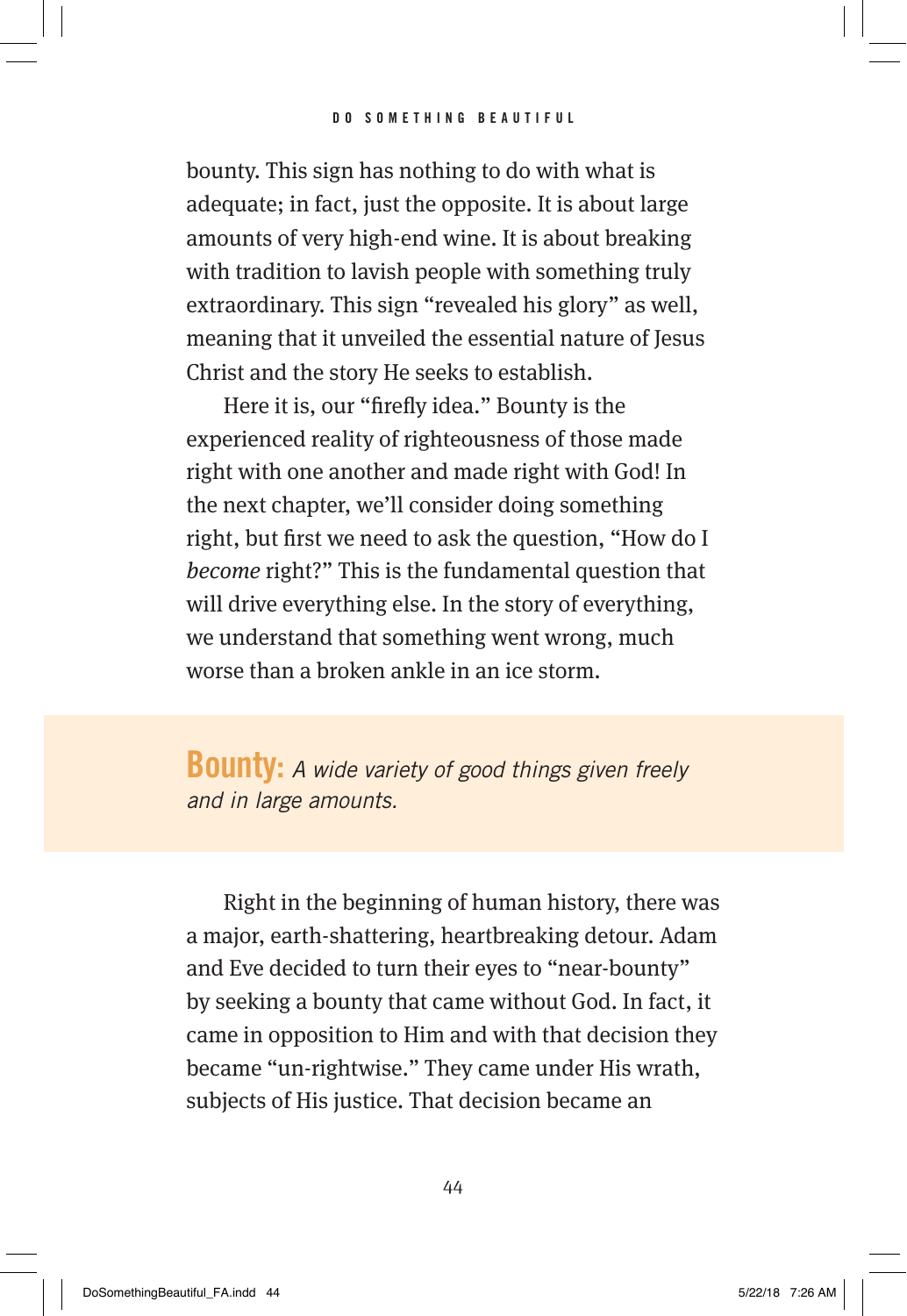infection that has been passed on to every single man, woman, and child personally and has also broken every culture of every people group, every structure and system throughout all time. The decision to seek near-bounty without a relationship with God brought just the opposite of bounty—it brought want and need, death and pain, despair and destruction. That decision was a "sign," an indication of humanity's true desire to live life, to enjoy life, to consume life without God at the center.

God had told them they would die if they ate the fruit. And even if all the ramifications of that one decision could never have been known at the time, through that one decision came a spiritual infection the Bible refers to as "sin." Sin is a hereditary spiritual darkness. Like it or not, you have it and so does every single person in the world. From the beggar on the streets of Bangalore to the richest man on earth, all of us have a darkness within that disqualifies us from the bounty of God. This spiritual infection shows up in the symptoms of life. We see it in things like greed, envy, lust, hatred, racism, abuse, self-indulgence, gossip, and other maladies. These maladies do not make us unrighteous; we are unrighteous to start! They are the symptoms of our unrighteousness. These symptoms do, however, require justice. Remember, justice is the doorway through which we *must walk* to have the experienced reality of bounty—a relationship with God. A relationship with anyone, let alone God

45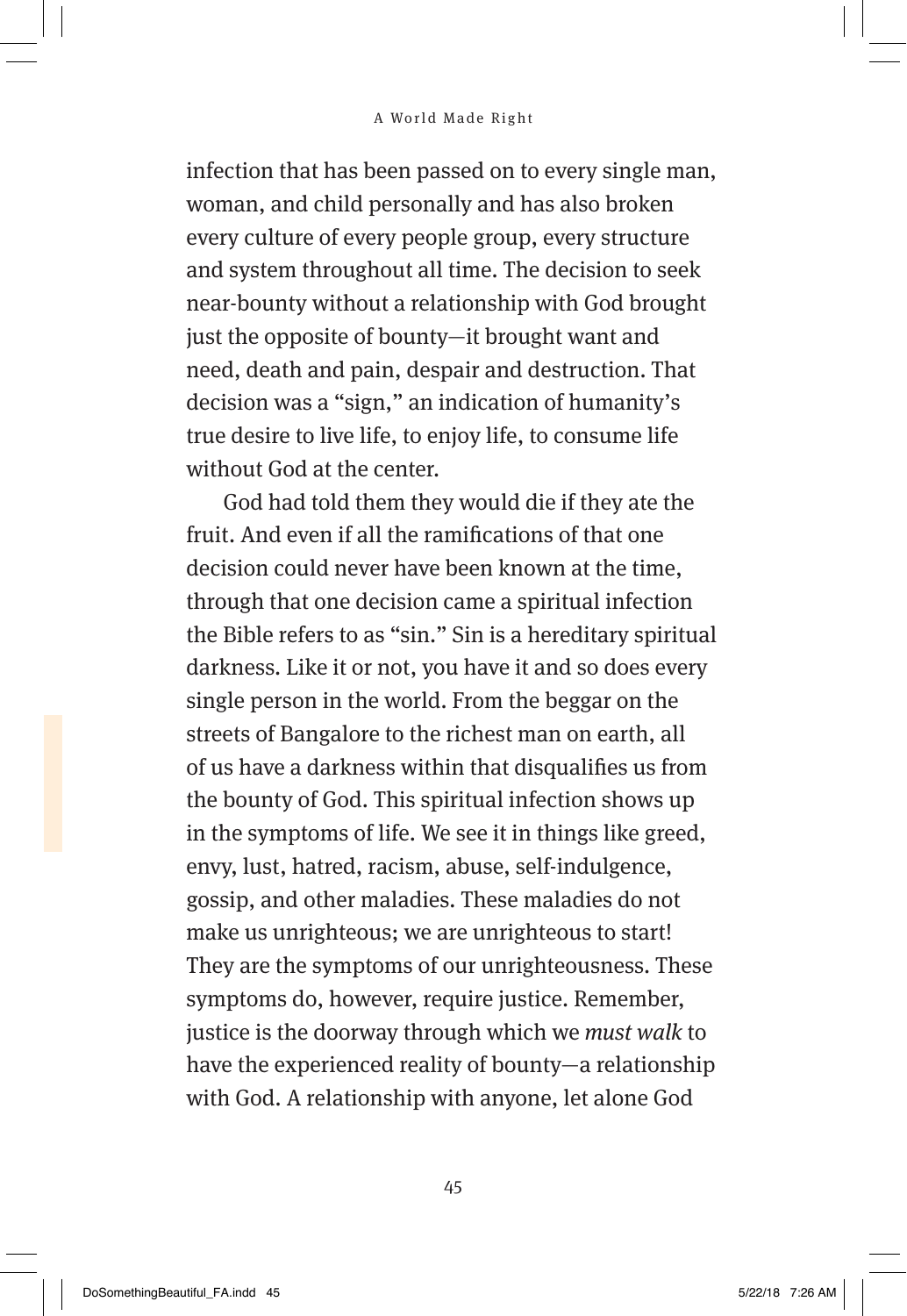Himself, requires grace and mercy. God's grace is not "leniency," as if God is soft on unrighteousness. Mercy in a relationship with God is about His understanding of our limitations because of the condition we have. We are sickened with sin; we have a spiritual disease, and because of this, God is patient and slow to anger. God strives with us and it is in the striving that we experience a moment-to-moment "mercy" from God. Why does God give mercy? Simply because what He is ultimately after is a relationship of love and that just can't happen if justice and mercy are at odds with each other. God is both just and merciful, and He is able to be both because of Jesus. Jesus paid our debt, and without that payment there could be no merciful justice, no grace whatsoever.

## **THE FIRST STEP INTO THE STORY OF EVERYTHING**

If we are going to be made right with God and enter into the story of everything, justice must be met first. The story of everything is not primarily about justice; however, it is the first step into the story of righteousness and what is ultimately beautiful. The justice that addresses the infection of sin and the consequences of our symptoms is itself the greatest expression of the bounty of God.

The entire bill for our sin was given to Jesus instead of to us. Even though He was "rightwise," having no sin, He paid the penalty for all that we've done and left undone when He died on the cross. His death on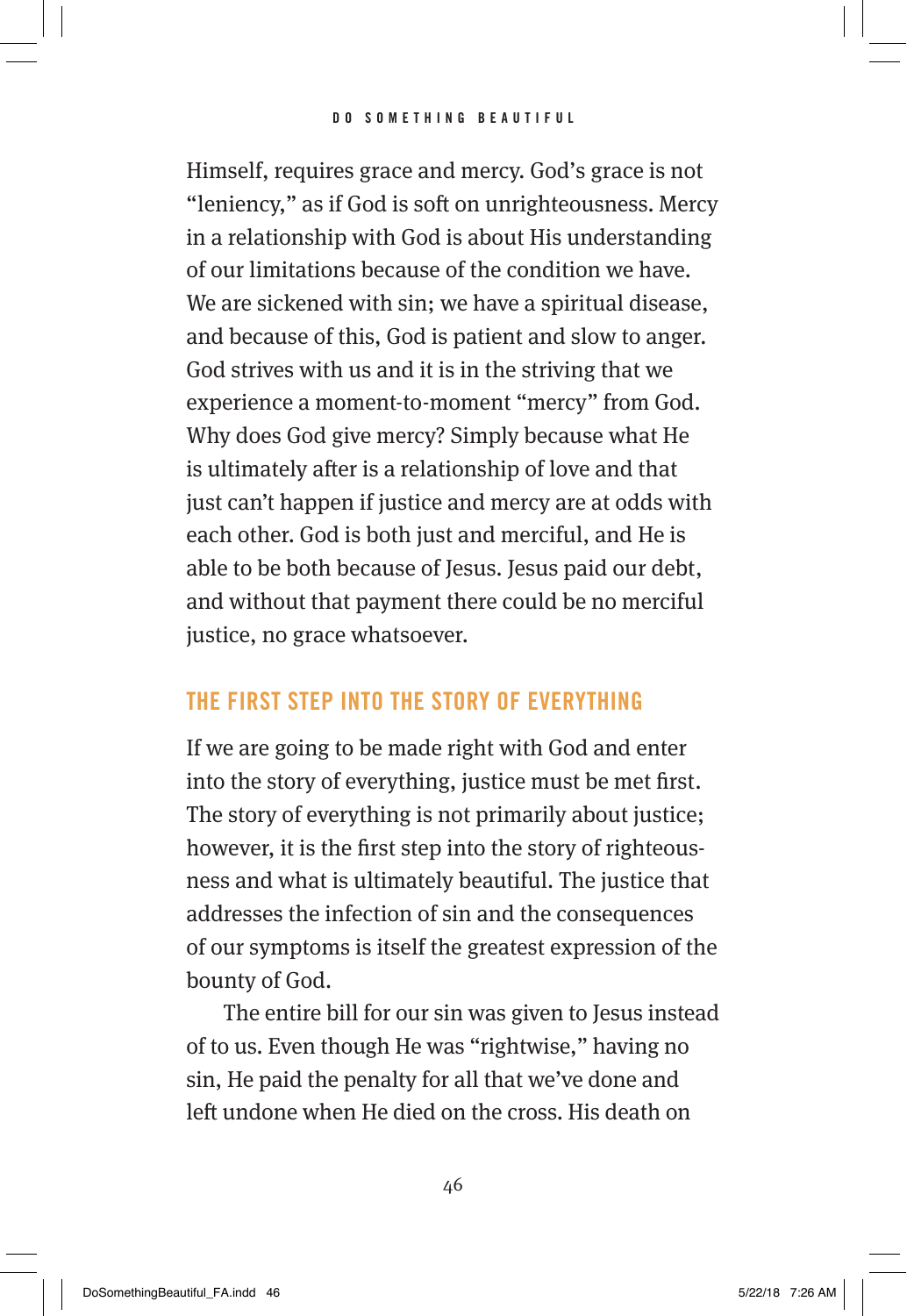the cross pays the penalty for our wrongdoing, and the blood He shed has become the medicine to cure us from the infectious source of our maladies  $\sin$ itself. When we choose to acknowledge this great gift of recompense Jesus provides through His death, we can then receive the power to be made right with God. When we acknowledge that Jesus paid our debt, we can receive a "paid-in-full" receipt and experience the true bounty of a relationship with God.

Allowing Jesus to step in and pay our debt enables us to enter the story of God by *following Him* as our leader or master-teacher. While the turning of water into wine was Jesus' first sign, and it promised great Bounty to come, His greatest sign came in His death and resurrection from the dead, which made a way for anyone who would trust Jesus with their life to be free from their unrighteousness, become righteous, and partake in God's great bounty. Because Jesus rose from the dead, He is alive, we can follow Him today, and we can experience the righteousness that comes from a relationship with Him. Sounds like fireflies, doesn't it? It is God's cosmic dinner bell—seemingly too fantastical to be true, nevertheless it is. God says come, acknowledge your thirst, and eat and drink without payment; come to Me and experience intimacy through a covenant relationship with Me. As you are reading these words and you are sensing a desire to be made right with God, I want you to stop and consider saying these words out loud to God,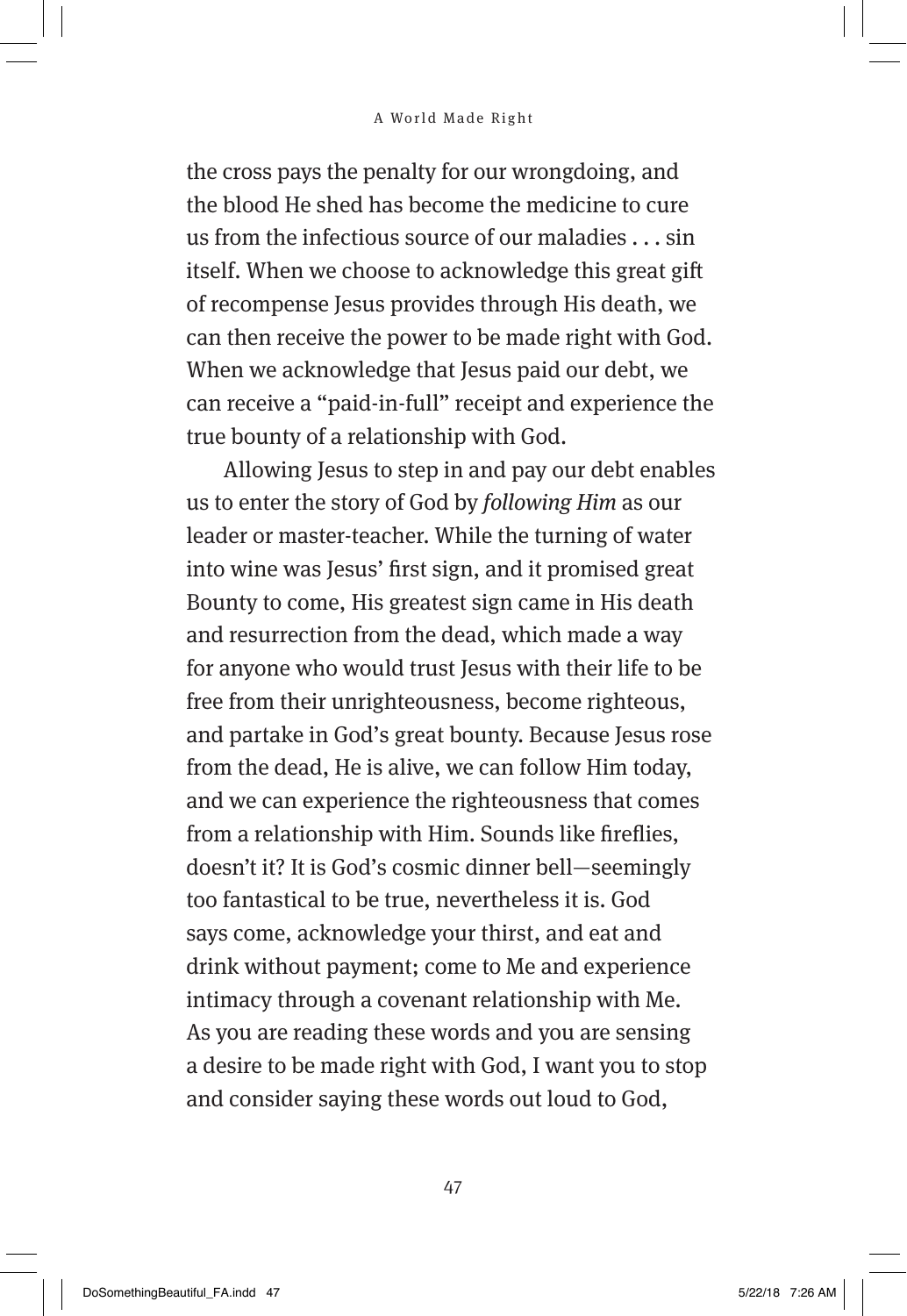God, I want to be made right with You. I want to know You. I acknowledge that Jesus paid the debt for all that I've done and not done, and I receive the gift of His death in my place. I ask that You cure me from the infection of sin through the medicine of the blood of Jesus. Come into my life and lead me. I want You to be the Lord, the leader, of my life. Thank You for welcoming me into Your kingdom! I believe You are alive, Jesus. I believe You were raised from the dead, and I'm asking You to forgive me and include me at the dinner table You have prepared.

The words themselves can be said in different ways, but saying this to God is how we answer His invitation to come to the table, acknowledging that Jesus is the only way for us to both be made right and to experience the bounty of being right with God. This is the first step to finding our place in the story of everything and will ultimately lead us to a place where we can do beautiful things with God. This is the way we begin to live into bounty. Becoming right with God is the first step to doing something right, of becoming a source of bounty to the world around us. To be made right and to experience Jesus, we need to receive His righteousness. This not only changes our lives now; it prepares us to be a part of His forever family in the world to come. In my book *Making All Things New: God's Dream for Global Justice,* I wrote,

Our righteousness comes as a gift from God, and all righteous acts are only made possible only because of the